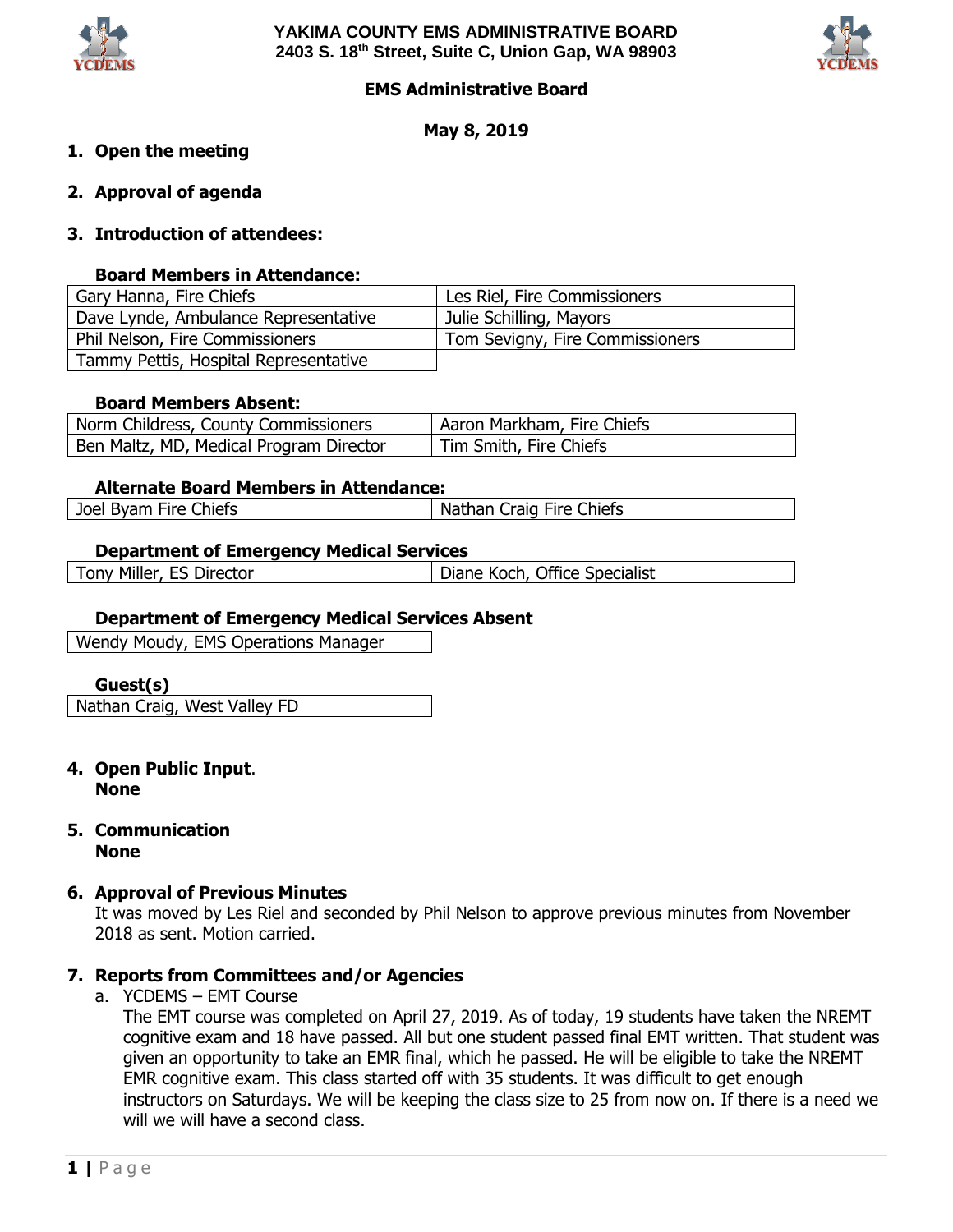



- b. RN to EMT Bridge Course we are currently running an RN to EMT Bridge course for Airlift Northwest. The State requires that the RNs also be certified as EMTs, since they respond directly to a scene.
- c. Wendy has been out since the first part of March. She will probably be returning mid-July to August. Cancer came back with a vengeance. Surgery went well with cadaver bone (humorous and shoulder replacement).
- d. Extra position this person has not been hired yet as they will be working for Wendy. We are waiting for her to come back before hiring. We are currently keeping up with the work demands.
- e. We are filming the last OTEP modules for this year tonight. Will start filming for next year within the next few weeks.

# **8. Financial Review**

The budget was not added to the County financial system at the beginning of the year, despite the budget being sent in and approved on time. The issue is being resolved.

## **9. Old Business**

- a. Letter to Commissioners only one credit per call for the EMS Levy: A brief discussion was held on whether this had been done (no) and whether it needed to be done.
- b. 2020 Levy distribution: it was clarified that no agency may receive more than 100% of their assessed value.
- c. Discussion on allowing BLS ambulances: Due to the nationwide shortage of available paramedics, allowing for BLS ambulances in Yakima County was discussed. It is estimated that 70% of all EMS calls are BLS. By law the ambulance services only have to put one ambulance on the road a day. AMR has been paying for people to move to Yakima and paying for EMTs to attend Central Washington University to become paramedics.

Currently AMR is having BLS ambulances do interfacility calls (as appropriate). The AMR representative is confident that ALS is also doing this. There have been a lot of transfers out of Yakima to the larger hospitals on the west side (for example Virginia Mason, Harborview). On one night Virginia Mason Memorial transferred 5 patients out. This past Friday, there were 8 out of transfers to Seattle. Recently, there has been a decrease in orthopedic patients being transferred to Seattle.

With current system (two providers competing), adding BLS ambulances is not a maintainable business model. There are 13 ambulances in City of Yakima and one in Toppenish competing for the same calls. By switching to a single provider, who would then get all of the calls, we could better staff for the whole county. The current collection rate is about 20%. Medicaid pays \$135 per call, Medicare pays \$220 with a co-pay of \$200 for 80% of the patients, 10% of the patients have no insurance and 10% have private insurance.

Discussion on the system issues we are currently facing from police, fire, BLS and ALS providers. Other resources that may be available such as People for People, who may have a response time of up to 4 hours or more. Currently the 911 system cannot differentiate between BLS and ALS ambulances. There has been previous discussion on housing ambulances at fire stations.